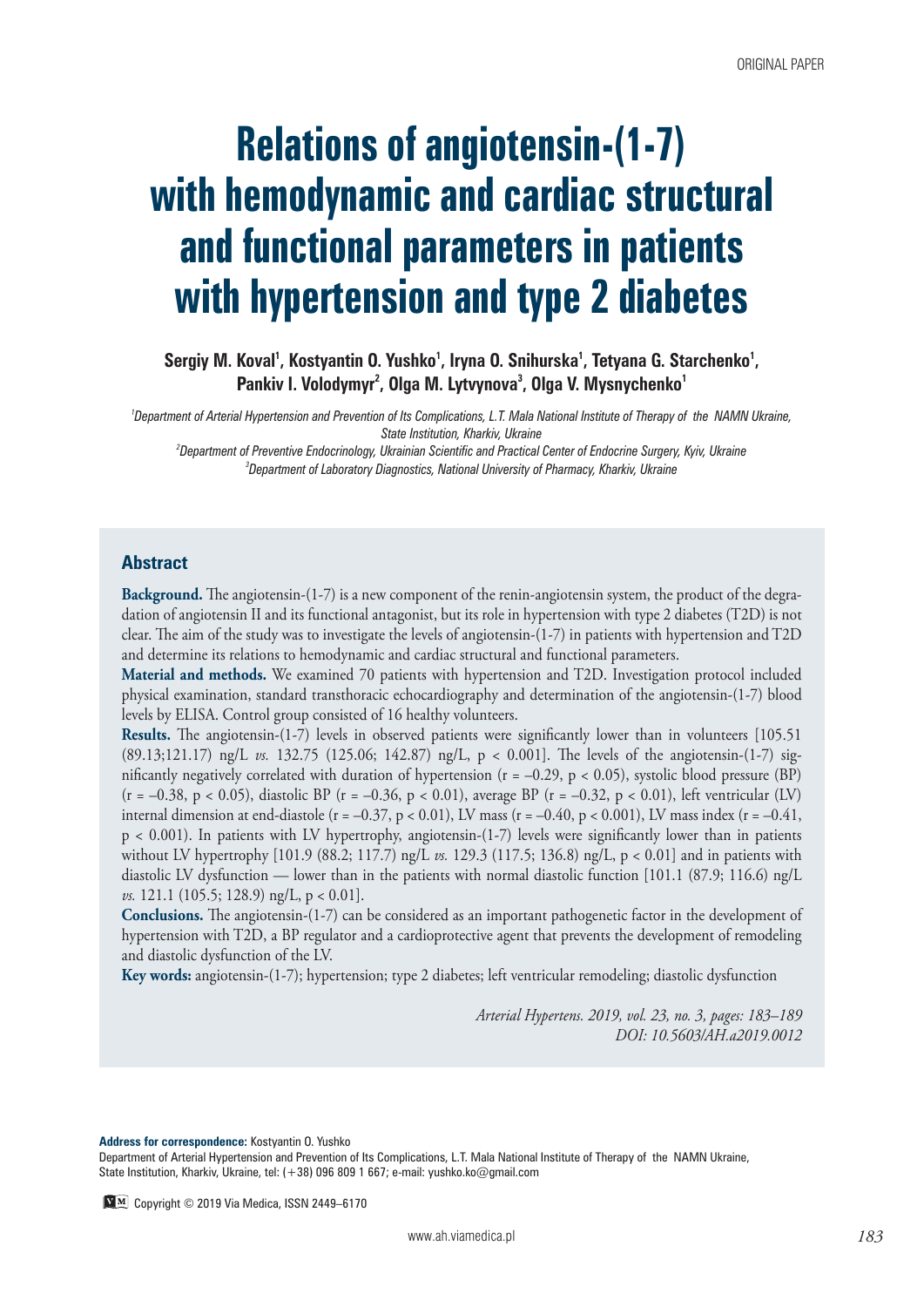# **Introduction**

Hypertension and type 2 diabetes (T2D) are the most world-spread non-infectious diseases. Even individually, each of them is associated with an increased risk of cardiovascular mortality. According to studies, more than 60% of patients with T2D have high blood pressure (BP). The prevalence of hypertension among patients with T2D reaches 49%. It has been proved that T2D increases the cardiovascular risk 2-fold in men, 3-fold in women and the presence of hypertension further increases the risk 4-fold in patients with diabetes [1]. Nowadays, the scientists pay special attention to studying the influence of hormones, adipokines, endogenous peptides, and inflammation factors in the pathogenesis of both hypertension and diabetes [2–4].

The leading pathogenetic role in the development of hypertension plays the renin-angiotensin system. In the classic sense, the renin-angiotensin system regulates the production of angiotensin II hormone from angiotensinogen. The renin and angiotensin-converting enzyme (ACE) type 1 is involved in this process, and the pathophysiological response to angiotensin II is mainly realized via angiotensin receptors type 1 [5]. At the same time, in recent years, the knowledge about the mechanisms for the involvement of renin-angiotensin system in the development of cardiovascular diseases has been expanded by discovering and studying the effects of angiotensin II metabolites, which include angioten $sin-(1-7)$  [6].

Angiotensin-(1-7) is a heptapeptide which is derived from angiotensin II under the influence of ACE type 2. Angiotensin-(1-7) implements its physiological role through specific Mas receptors that are widely represented in human tissues [7] and acts as a functional antagonist of angiotensin II, has antihypertensive, antiremodeling, cardioprotective and antiatherosclerotic properties, affects the development of heart failure, ischemic heart disease, arrhythmias [8, 9]. Presently, angiotensin-(1-7) and its synthetic analogs are considered as potential therapeutic agents in the treatment of a number of cardiovascular diseases [10].

Despite the great progress in understanding the role of angiotensin-(1-7) in cardiovascular disease, studies involving patients with both hypertension and T2D are few. Thus, the aim of the study was to investigate the levels of angiotensin-(1-7) in patients with hypertension and T2D and determine its relations to hemodynamic and cardiac structural and functional parameters.

# **Material and methods**

## **Study population**

The study involved 70 patients with grade 2–3 hypertension combined with T2D in the Department of Hypertension of Government Institution "L.T. Malaya Therapy National Institute of the NAMS of Ukraine", Kharkiv. Definition and classification of hypertension, stratification of patients by total cardiovascular risk was performed according to "2013 ESH/ESC Guidelines" [11]. The T2D diagnosis was made according to "2013 ESC Guidelines on diabetes, pre-diabetes, and cardiovascular diseases developed in collaboration with the EASD" [12].

Inclusion criteria for the study were age of patients more than 18 years, presence of combination of hypertension with T2D, informed consent signed by the patient. Exclusion criteria were as follows: malignant hypertension, symptomatic hypertension, a history of myocardial infarction or stroke, secondary insulin-dependent diabetes, severe heart failure and coronary heart disease, congenital heart disease, acute or chronic systemic inflammatory conditions, severe pulmonary, liver and kidney diseases, known or treated malignancies, and pregnancy.

Age of the patients ranged from 40 to 70 years, median age was 57 (52; 65) years. There were 34 man (48.6 %) and 36 women (51.4 %) among examined patients. Duration of hypertension in the patients was 15 (10; 20) years, diabetes duration was  $4(1; 6)$ years. Median level of systolic blood pressure (BP) was 170 (170; 180) mmHg and diastolic BP was 110 (100; 110) mm Hg. Nineteen patients (27.1 %) had grade 2 hypertension and ,51 patients (72.9%) — grade 3 hypertension. Median level of glycated hemoglobin in patients with hypertension and T2D was 7.5% (7.1%; 7.8%)

The control group consisted of 16 healthy volunteers, who did not have history of any cardiovascular risk factors or illnesses.

### **Study protocol**

All the participants were interviewed to obtain medical history. Physical examination was performed, including measurements of height, body weight, and waist circumference. The BP measuring was performed by auscultative method of Korotkov using a sphygmomanometer according to the standard method. The average BP was calculated as the sum of diastolic BP and one third of pulse BP. The pulse BP was defined as the difference between systolic and diastolic BP.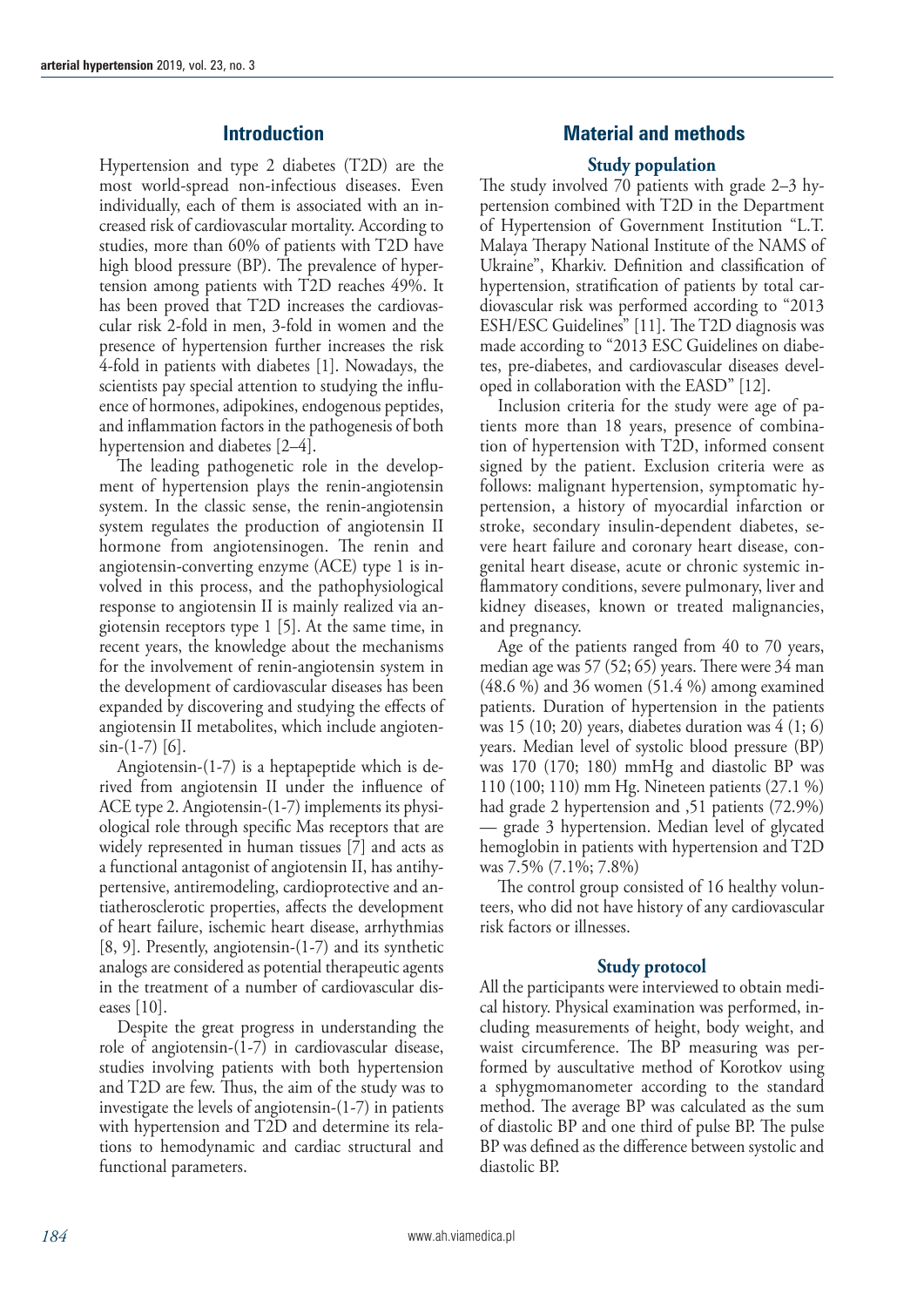Blood samples were drawn in the early morning from the antecubital vein of each subject after an overnight fasting period. Once drawn, the serum samples were centrifuged and immediately stored at –20°C prior to the analysis. Levels of angiotensin-(1-7) were measured by enzyme-linked immunosorbent assay (ELISA), using ELISA kit of "YH Biosearch Laboratory", China and automated ELISA assay system "ImmunoChem — 2100" (HTI, USA) according to the manufacturer's instructions.

All subjects underwent standard trans-thoracic echocardiographic examination on the day of serum collection. The examinations were carried out using a "ULTIMA PA" echocardiography machine (RAD-MIR, Ukraine). All cardiac chamber measurements were made as suggested by the American Society of Echocardiography [13], including LV internal dimension at end-diastole (LVIDd), septal wall thickness at end-diastole (SWTd), posterior wall thickness at end-diastole (PWTd), left atrium (LA) anteroposterior linear dimension, diameter of the aortic root were measured using two-dimensional (2D) or M-mode images taken from parasternal long axis views of the heart. The LV ejection fraction was calculated using the LV volumes by the modified biplane Simpson's rule. LV mass (LVM) was calculated using the following formula:

# $LVM = 0.80 \times (1.04$  [(LVIDd + PWTd + SWTd)<sup>3</sup> *– (LVIDd)3 ]) + 0.6 g*

Body surface area (BSA) was calculated by the Dubois formula:

*BSA* = 0.007184 × height  $(cm)^{0.725}$  × weight  $(kq)^{0.425}$ 

LVM index was calculated by dividing the LVM by the BSA. LVH was estimated using thresholds of 95 g/m<sup>2</sup> for women and 115 g/m<sup>2</sup> for men [11]. Calculation of relative wall thickness (RWT) by the formula, (2 × PWTd)/LVIDd, permits categorization of an increase in LV mass as either concentric (RWT  $\geq$  0.42) or eccentric (RWT  $\lt$  0.42) LVH and allows identification of concentric remodeling (normal LV mass with increased RWT). Normal LV geometry was determined as normal LV mass with normal RWT.

The diastolic function of LV was estimated from the data of the mitral inflow in pulsed-waved Doppler mode from the apical 4-chamber view. Primary measurements of mitral inflow include the peak early filling (E-wave) and late diastolic filling (A-wave) velocities, the E/A ratio, deceleration time of early filling velocity the isovolumetric relaxation time of the myocardium. An indication of early diastolic function impairment was considered with a decrease in E/A of less than 0.8 (type I diastolic dysfunction). When the normal values of diastolic function were detected, an additional analysis of the Valsalva maneuver was performed to determine the pseudonormal pattern (type II diastolic dysfunction).

#### **Statistical analysis**

The data were analyzed with IBM SPSS Statistics version 19 (SPSS for Windows, Version 19.0., SPSS Inc., Chicago, IL, USA). The distribution of variables normality was tested with the Kolmogorov-Smirnov test. The quantitative data were presented using median as a measure of position and quartile as a measure of dispersion. Continuous variables were defined as median (25 quartile; 75 quartile). The Mann-Whitney test was used to determine differences between groups. The Kruskal-Wallis dispersion analysis was applied for evaluation of influence of angiotensin-(1-7) levels on hemodynamics and cardiac indicators. The relationships between levels of angiotensin-(1-7) and other clinical variables were examined using Spearman's correlation. A value of  $p < 0.05$  indicated a statistically significant result.

#### **Ethics statement**

The protocol of the study was carried out according to the principles of the Declaration of Helsinki and approved by local Ethics Committee (number: 03.04.2012/10058) [14]. Written informed consent was obtained from all the participants before enrolment.

### **Results**

The blood levels of angiotensin-(1-7) in patients with hypertension and T2D were significantly lower than in healthy volunteers — 105.51 (89.13; 121.17) ng/L *vs.* 132.75 (125.06; 142.87) ng/L, p < 0.001 (Fig. 1).

For Kruskal-Wallis dispersion analysis the levels of angiotensin-(1-7) were divided into three categories — more than 120.02 ng/L (norm), within the range of  $100.79 - 120.01$  ng/L (less than normal) and less than 100.79 ng/L (significantly less than normal). We evaluated the influence of angiotensin-(1-7) levels on hemodynamic and cardiac structural and functional parameters. The dispersion analysis results showed significant effect of blood angiotensin-(1-7) levels on systolic BP ( $p < 0.05$ ), diastolic BP ( $p < 0.01$ ), average BP ( $p < 0.01$ ),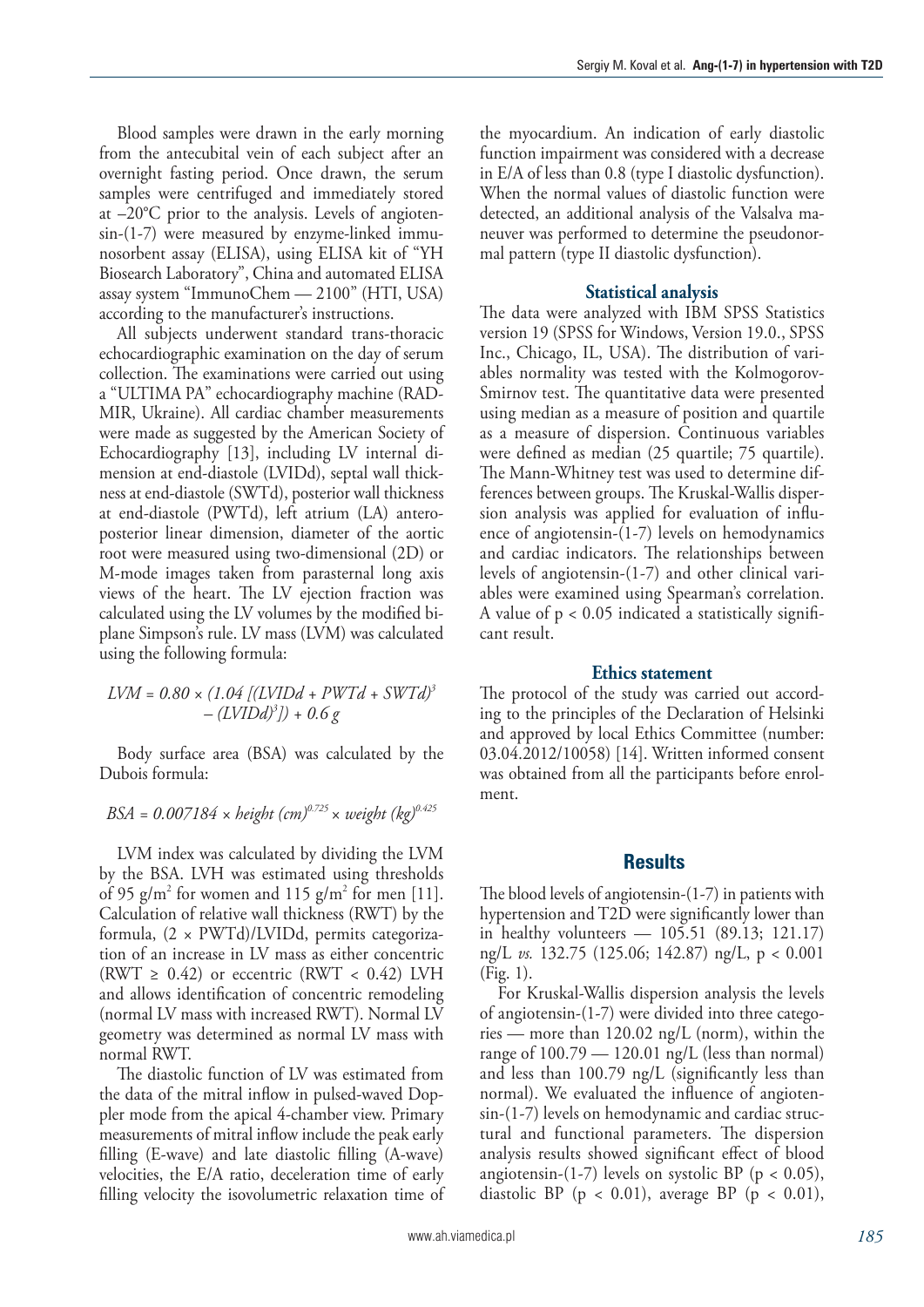



**Table I.** Kruskal-Wallis dispersion analysis results

| <b>Parameters</b>                   | $\chi^2$ | p       |
|-------------------------------------|----------|---------|
| Systolic BP                         | 8.881    | < 0.05  |
| Diastolic BP                        | 9.663    | < 0.01  |
| Average BP                          | 11.723   | < 0.01  |
| Grade of hypertension               | 8.974    | < 0.05  |
| LVIDd                               | 7.83     | < 0.05  |
| SWTd                                | 4.281    | > 0.05  |
| <b>PWTd</b>                         | 5.248    | > 0.05  |
| <b>RWT</b>                          | 8.45     | < 0.05  |
| LVM                                 | 8.686    | < 0.05  |
| LVM index                           | 8.341    | < 0.05  |
| LA anteroposterior linear dimension | 5.604    | > 0.05  |
| Diastolic dysfunction               | 11.829   | < 0.01  |
| Type of diastolic dysfunction       | 17.031   | < 0.001 |

BP — blood pressure; LVIDd — left ventricular internal dimension at end-diastole; SWTd — septal wall thickness at end-diastole; PWTd — posterior wall thickness at end-diastole; RWT — relative wall thickness; LVM — left ventricle mass; LV — left ventricle; LA — left atrium

grade of hypertension ( $p < 0.05$ ), LVIDd ( $p < 0.05$ ), RWT ( $p < 0.05$ ), LVM ( $p < 0.05$ ), LVM index (p < 0.05), presence of diastolic dysfunction (p < 0.01) and type of diastolic dysfunction  $(p < 0.001)$  in patients with hypertension and T2D (Tab. I).

Correlation analysis revealed that in patients with hypertension and T2D the angiotensin-(1-7) levels significantly negatively correlate with duration of hypertension  $(r = -0.29, p < 0.05)$ , hemodynamic parameters such as systolic BP  $(r = -0.38,$ p < 0.05), diastolic BP (r = –0.36, p < 0.01), average BP  $(r = -0.32, p < 0.01)$  (Tab. II) and structural parameters of the LV such as LVIDd  $(r = -0.37, p < 0.01)$ , LVM ( $r = -0.40$ ,  $p < 0.001$ ), LVM index ( $r = -0.41$ , p < 0.001) (Tab. III).

|            | <b>Table II.</b> The correlations of angiotensin-(1-7) with hemodynamic |
|------------|-------------------------------------------------------------------------|
| parameters |                                                                         |

| <b>Hemodynamic parameters</b> |         | D      |
|-------------------------------|---------|--------|
| Duration of hypertension      | $-0.29$ | < 0.05 |
| Systolic BP                   | $-0.38$ | < 0.01 |
| Diastolic BP                  | $-0.36$ | < 0.01 |
| Average BP                    | $-0.32$ | < 0.01 |

BP — blood pressure

**Table III.** The correlations of angiotensin-(1-7) with cardiac structural parameters

| <b>Heart indicators</b>             | r       | p       |
|-------------------------------------|---------|---------|
| <b>LVIDd</b>                        | $-0.37$ | < 0.01  |
| SWTd                                | $-0.21$ | > 0.05  |
| <b>PWTd</b>                         | $-0.21$ | > 0.05  |
| <b>RWT</b>                          | 0.10    | > 0.05  |
| <b>LVM</b>                          | $-0.40$ | < 0.001 |
| LVM index                           | $-0.41$ | < 0.001 |
| LV ejection fraction                | 0.15    | > 0.05  |
| LA anteroposterior linear dimension | $-0.19$ | > 0.05  |

LVIDd — left ventricular internal dimension at end-diastole; SWTd — septal wall thickness at end-diastole; PWTd — posterior wall thickness at end-diastole; RWT — relative wall thickness; LVM — left ventricle mass; LV — left ventricle; LA — left atrium

We analyzed the levels of angiotensin-(1-7), depending on LV remodeling. In patients with LVH, angiotensin-(1-7) levels were significantly lower than in patients without LVH [101.9 (88.2; 117.7) ng/L *vs.* 129.3 (117.5; 136.8) ng/L, p < 0.01]. Depending on the type of LV remodeling in patients with concentric LVH and eccentric LVH, the angiotensin-(1-7) levels were significantly lower compared with those with concentric remodeling of LV [107.5] (88.2; 119.6) ng/L and 101.4 (84.2; 111.8) ng/L *vs.* 129.3 (117.5; 136.8) ng/L, p < 0.01 and p < 0.01 respectively], but probably did not differ from each other  $(p > 0.05)$  (Fig. 2).

Depending on the diastolic function of LV in patients with hypertension and T2D, the levels of angiotensin-(1-7) were significantly different in different subgroups. In the presence of diastolic LV dysfunction, the concentration of angiotensin-(1-7) was significantly lower than in the subgroup with normal diastolic function — 101.1 (87.9; 116.6) ng/L *vs.* 121.1 (105.5; 128.9) ng/L (p < 0.01). At the same time, the levels of angiotensin-(1-7) were found to be the lowest in the subgroup with type II diastolic dysfunction and significantly different from its levels in the subgroup with normal diastolic function [97.2 (81.2; 105.4) ng/L *vs.* 121.1 (105.5; 128.9) ng/L, p < 0.01] and in the subgroup with type I diastolic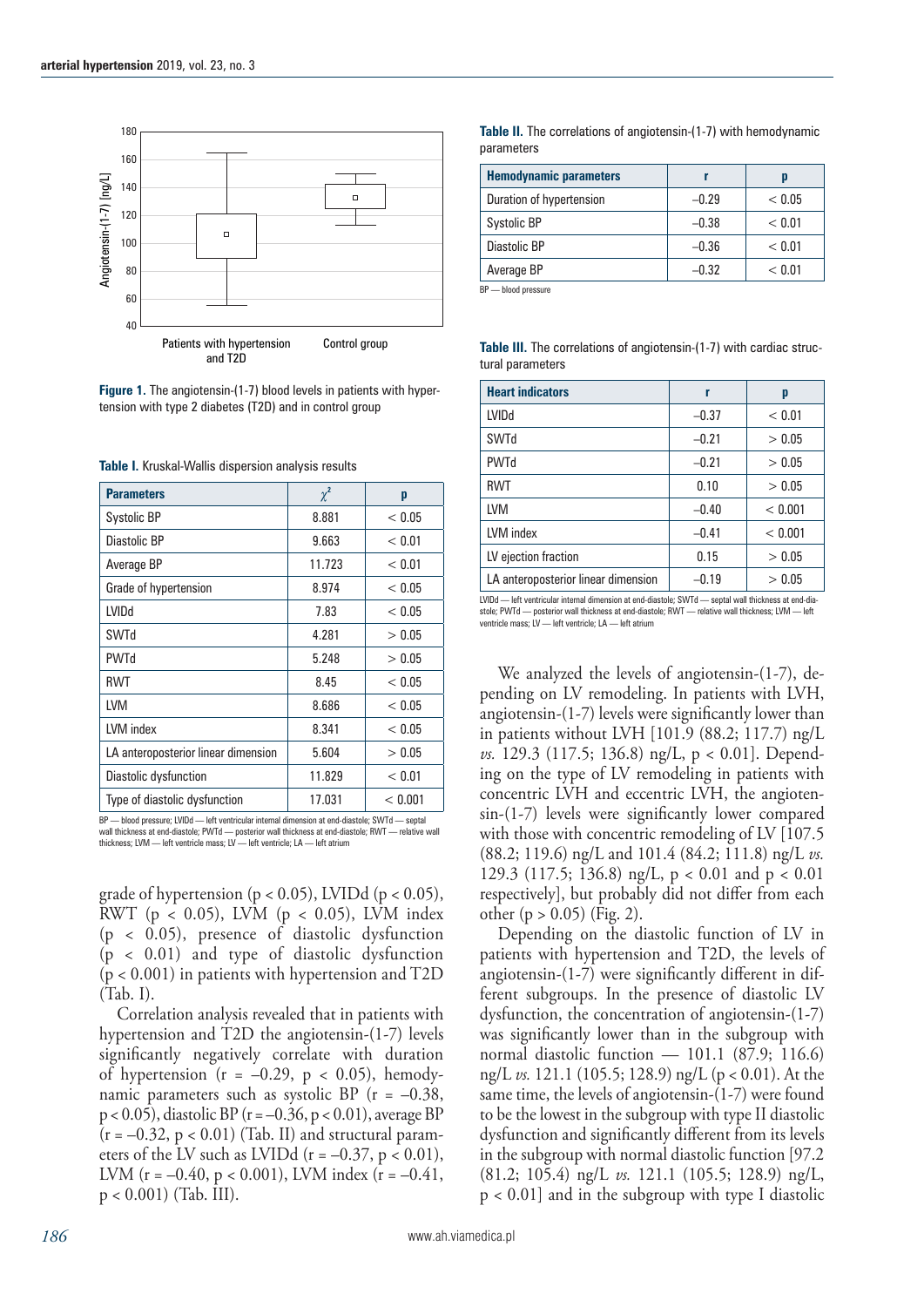

**Figure 2.** The angiotensin-(1-7) blood levels in patients with hypertension and type 2 diabetes (T2D) depending on the type of left ventricle (LV) remodeling; LVH — left ventricle hypertrophy

dysfunction [97.2 (81.2; 105.4) ng/L *vs.* 106.9 (88.2; 122.2) ng/L,  $p < 0.05$ ]. In patients with type I diastolic dysfunction, the levels of angiotensin-(1-7) did not differ significantly from those in patients with normal diastolic function ( $p = 0.07$ ) (Fig. 3).

## **Discussion**

The obtained results are of considerable scientific and practical interest. According to the literature data, the number of direct references to changes in levels of angiotensin-(1-7) in patients with hypertension is very limited. One study showed a fourfold decrease in levels of angiotensin-(1-7) in patients with hypertension with a certain ACE type 1 genotype [15]. According to other authors, the administration of angiotensin-(1-7) caused severe vasodilatation in patients with hypertension [16], which may indirectly indicate a deficiency of this peptide. Several experimental models show the important role of angiotensin-(1-7) in preventing systemic hypertension [17, 18] and vasodilation regulation [19, 20]. In rats with hypertension, induction of diabetes caused a decrease in levels of angiotensin-(1-7), and increased levels prevented cardiovascular dysfunction, which develops in hypertension with diabetes [21]. In transgenic models of animals with overexpression of angiotensin-(1-7), induction of hypertension caused a decrease in levels of angiotensin-(1-7) in the peripheral blood flow with a local increase of this peptide in the heart [22]. In our study, there are clear associations of angiotensin-(1-7) deficiency with the development of hypertension in combination with T2D. Negative correlations of angiotensin-(1-7) levels with the



**Figure 3.** The angiotensin-(1-7) levels in patients with hypertension and type 2 diabetes (T2D) depending on diastolic function of left ventricle (LV)

main hemodynamic parameters indicate the regulatory role of angiotensin-(1-7) in BP.

We obtained interesting data about the relationship between the levels of angiotensin-(1-7) and pathological remodeling of LV in patients with hypertension and T2D. According to our results, the levels of angiotensin-(1-7) are decreased in patients with LVH and correlate negatively with LVIDd, LVM and LVM index, indicating cardiac antiremodeling properties of angiotensin-(1-7). This conclusion is confirmed by data from other studies. Patients with aortic stenosis and LVH have deficiency of angiotensin-(1-7) compared with healthy subjects [23]. In the experiment, it was shown that angiotensin-(1-7) decreases angiotensin II induced cardiac hypertrophy in rats [24, 25], including animals with insulin resistance [26], and prevents hyperglycemiainduced cardiomyocyte lesion [27].

The association of angiotensin-(1-7) with LV function has been shown in patients with T2D, in whom angiotensin-(1-7) levels were associated with both systolic and diastolic dysfunction [27]. Our study confirms this thesis as it was found that angiotensin-(1-7) levels depend on both the presence of diastolic dysfunction and its type. According to experimental data, hyperexpression of angiotensin-(1-7) prevents the occurrence of diastolic dysfunction and remodeling of LV in rats [21]. Cardioprotective mechanisms of angiotensin-(1-7) have not been fully understood, but scientists assume that they are associated with a decrease in oxidative stress and inflammation through the effect on the Mas receptors [28, 29].

Our study has several limitations. The present study has the relatively small number of patients. Angiotensin-(1-7) levels were measured only once during hospitalization. Its levels and relations with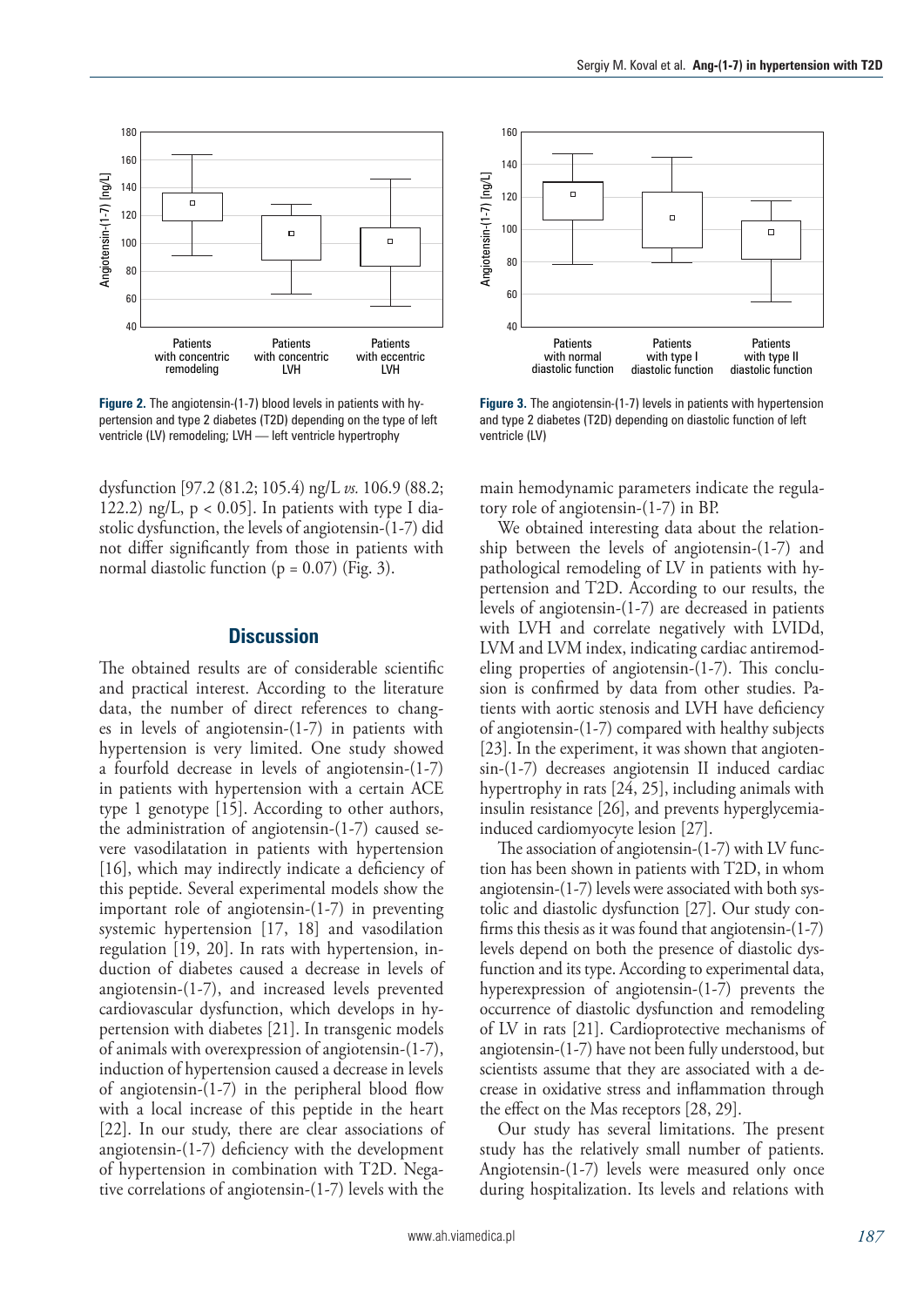cardiac parameters in response to different variants of antihypertensive treatment were not evaluated. We could not assess cardiac remodeling and cardiovascular events depending on basal angiotensin-(1-7) concentrations in long-term period.

Despite the limitations of this study, it appears that angiotensin-(1-7) can be considered as an important pathogenetic factor in the development of hypertension with T2D, a BP regulator and a cardioprotective agent that prevents the development of remodeling and diastolic dysfunction of the LV.

#### **References**

- 1. Petrie JR, Guzik TJ, Touyz RM. Diabetes, Hypertension, and Cardiovascular Disease: Clinical Insights and Vascular Mechanisms. Can J Cardiol. 2018; 34(5): 575–584, doi: [10.1016/j.cjca.2017.12.005](http://dx.doi.org/10.1016/j.cjca.2017.12.005), indexed in Pubmed: [29459239.](https://www.ncbi.nlm.nih.gov/pubmed/29459239)
- 2. Lau WB, Ohashi K, Wang Y, et al. Role of Adipokines in Cardiovascular Disease. Circ J. 2017; 81(7): 920–928, doi: 10.1253/circj. CJ-17-0458, indexed in Pubmed: [28603178.](https://www.ncbi.nlm.nih.gov/pubmed/28603178)
- 3. Brzeska A, Sołtysiak M, Ziemak J, et al. Plasma adiponectin in hypertensive patients with and without metabolic syndrome. Arterial Hypertension. 2018; 22(1): 29–36, doi: [10.5603/ah.a2017.0025](http://dx.doi.org/10.5603/ah.a2017.0025).
- 4. Koval S, Iushko K, Starchenko T. Relations of Apelin with Cardiac Remodeling in Patients with Hypertension and Type 2 Diabetes. Folia Med (Plovdiv). 2018; 60(1): 117–123, doi: [10.1515/fol](http://dx.doi.org/10.1515/folmed-2017-0066)[med-2017-0066,](http://dx.doi.org/10.1515/folmed-2017-0066) indexed in Pubmed: [29668460](https://www.ncbi.nlm.nih.gov/pubmed/29668460).
- 5. Wu CH, Mohammadmoradi S, Chen JZ, et al. Renin-Angiotensin System and Cardiovascular Functions. Arterioscler Thromb Vasc Biol. 2018; 38(7): e108–e116, doi: [10.1161/ATVBAHA.118.311282](http://dx.doi.org/10.1161/ATVBAHA.118.311282), indexed in Pubmed: [29950386.](https://www.ncbi.nlm.nih.gov/pubmed/29950386)
- 6. Patel VB, Zhong JC, Grant MB, et al. Role of the ACE2/Angiotensin 1-7 Axis of the Renin-Angiotensin System in Heart Failure. Circ Res. 2016; 118(8): 1313–1326, doi: [10.1161/CIRCRE-](http://dx.doi.org/10.1161/CIRCRESAHA.116.307708)[SAHA.116.307708,](http://dx.doi.org/10.1161/CIRCRESAHA.116.307708) indexed in Pubmed: [27081112](https://www.ncbi.nlm.nih.gov/pubmed/27081112).
- 7. Karnik SS, Singh KD, Tirupula K, et al. Significance of angiotensin 1-7 coupling with MAS1 receptor and other GPCRs to the renin-angiotensin system: IUPHAR Review 22. Br J Pharmacol. 2017; 174(9): 737–753, doi: [10.1111/bph.13742](http://dx.doi.org/10.1111/bph.13742), indexed in Pubmed: [28194766.](https://www.ncbi.nlm.nih.gov/pubmed/28194766)
- 8. Santos RA. Angiotensin-(1-7). Hypertension. 2014; 63(6): 1138– 1147, doi: [10.1161/HYPERTENSIONAHA.113.01274,](http://dx.doi.org/10.1161/HYPERTENSIONAHA.113.01274) indexed in Pubmed: [24664288](https://www.ncbi.nlm.nih.gov/pubmed/24664288).
- 9. McKinney CA, Fattah C, Loughrey CM, et al. Angiotensin-(1-7) and angiotensin-(1-9): function in cardiac and vascular remodelling. Clin Sci (Lond). 2014; 126(12): 815–827, doi: [10.1042/CS20130436](http://dx.doi.org/10.1042/CS20130436), indexed in Pubmed: [24593683.](https://www.ncbi.nlm.nih.gov/pubmed/24593683)
- 10. Machado-Silva A, Passos-Silva D, Santos RA, et al. Therapeutic uses for Angiotensin-(1-7). Expert Opin Ther Pat. 2016; 26(6): 669–678, doi: [10.1080/13543776.2016.1179283](http://dx.doi.org/10.1080/13543776.2016.1179283), indexed in Pubmed: [27121991.](https://www.ncbi.nlm.nih.gov/pubmed/27121991)
- 11. Mancia G, Fagard R, Narkiewicz K, et al. Task Force Members. 2013 ESH/ESC Guidelines for the management of arterial hypertension: the Task Force for the management of arterial hypertension of the European Society of Hypertension (ESH) and of the European Society of Cardiology (ESC). J Hypertens. 2013; 31(7): 1281–1357, doi: [10.1097/01.hjh.0000431740.32696.cc](http://dx.doi.org/10.1097/01.hjh.0000431740.32696.cc), indexed in Pubmed: [23817082](https://www.ncbi.nlm.nih.gov/pubmed/23817082).
- 12. Rydén L, Grant PJ, Anker SD, et al. Authors/Task Force Members, ESC Committee for Practice Guidelines (CPG), Document Reviewers. ESC Guidelines on diabetes, pre-diabetes, and cardiovascular diseases developed in collaboration with the EASD: the Task Force on diabetes, pre-diabetes, and cardiovascular diseases of the European Society of Cardiology (ESC) and developed in collaboration with the European Association for the Study of Diabetes (EASD). Eur

Heart J. 2013; 34(39): 3035–3087, doi: [10.1093/eurheartj/eht108,](http://dx.doi.org/10.1093/eurheartj/eht108) indexed in Pubmed: [23996285](https://www.ncbi.nlm.nih.gov/pubmed/23996285).

- 13. Lang RM, Bierig M, Devereux RB, et al. American Society of Echocardiography's Nomenclature and Standards Committee, Task Force on Chamber Quantification, American College of Cardiology Echocardiography Committee, American Heart Association, European Association of Echocardiography, European Society of Cardiology. Recommendations for chamber quantification. Eur J Echocardiogr. 2006; 7(2): 79–108, doi: [10.1016/j.euje.2005.12.014](http://dx.doi.org/10.1016/j.euje.2005.12.014), indexed in Pubmed: [16458610](https://www.ncbi.nlm.nih.gov/pubmed/16458610).
- 14. Rickham PP. Human experimentation. Code of Ethics of the World Medical Association. Declaration of Helsinki. Br Med J. 1964; 2(5402): 177, doi: [10.1136/bmj.2.5402.177,](http://dx.doi.org/10.1136/bmj.2.5402.177) indexed in Pubmed: [14150898](https://www.ncbi.nlm.nih.gov/pubmed/14150898).
- 15. Jalil JE, Palomera C, Ocaranza MP, et al. Levels of plasma angiotensin-(1-7) in patients with hypertension who have the angiotensin-I-converting enzyme deletion/deletion genotype. Am J Cardiol. 2003; 92(6): 749–751, doi: [10.1016/s0002-9149\(03\)00847-6](http://dx.doi.org/10.1016/s0002-9149(03)00847-6), indexed in Pubmed: [12972127.](https://www.ncbi.nlm.nih.gov/pubmed/12972127)
- 16. Sasaki S, Higashi Y, Nakagawa K, et al. Effects of angiotensin-(1-7) on forearm circulation in normotensive subjects and patients with essential hypertension. Hypertension. 2001; 38(1): 90–94, indexed in Pubmed: [11463766.](https://www.ncbi.nlm.nih.gov/pubmed/11463766)
- 17. Shi Y, Lo CS, Padda R, et al. Angiotensin-(1-7) prevents systemic hypertension, attenuates oxidative stress and tubulointerstitial fibrosis, and normalizes renal angiotensin-converting enzyme 2 and Mas receptor expression in diabetic mice. Clin Sci (Lond). 2015; 128(10): 649–663, doi: [10.1042/CS20140329,](http://dx.doi.org/10.1042/CS20140329) indexed in Pubmed: [25495544](https://www.ncbi.nlm.nih.gov/pubmed/25495544).
- 18. Benter IF, Yousif MHM, Anim JT, et al. Angiotensin-(1-7) prevents development of severe hypertension and end-organ damage in spontaneously hypertensive rats treated with L-NAME. Am J Physiol Heart Circ Physiol. 2006; 290(2): H684–H691, doi: [10.1152/](http://dx.doi.org/10.1152/ajpheart.00632.2005) [ajpheart.00632.2005](http://dx.doi.org/10.1152/ajpheart.00632.2005), indexed in Pubmed: [16403946.](https://www.ncbi.nlm.nih.gov/pubmed/16403946)
- 19. Raffai G, Lombard JH. Angiotensin-(1-7) Selectively Induces Relaxation and Modulates Endothelium-Dependent Dilation in Mesenteric Arteries of Salt-Fed Rats. J Vasc Res. 2016; 53(1-2): 105–118, doi: [10.1159/000448714,](http://dx.doi.org/10.1159/000448714) indexed in Pubmed: [27676088](https://www.ncbi.nlm.nih.gov/pubmed/27676088).
- 20. Yousif MHM, Benter IF, Diz DI, et al. Angiotensin-(1-7) dependent vasorelaxation of the renal artery exhibits unique angiotensin and bradykinin receptor selectivity. Peptides. 2017; 90: 10–16, doi: [10.1016/j.peptides.2017.02.001](http://dx.doi.org/10.1016/j.peptides.2017.02.001), indexed in Pubmed: [28192151](https://www.ncbi.nlm.nih.gov/pubmed/28192151).
- 21. Li He, Liu X, Ren Z, et al. Effects of Diabetic Hyperglycemia on Central Ang-(1-7)-Mas-R-nNOS Pathways in Spontaneously Hypertensive Rats. Cell Physiol Biochem. 2016; 40(5): 1186–1197, doi: [10.1159/000453172,](http://dx.doi.org/10.1159/000453172) indexed in Pubmed: [27960152](https://www.ncbi.nlm.nih.gov/pubmed/27960152).
- 22. Santiago NM, Guimarães PS, Sirvente RA, et al. Lifetime overproduction of circulating Angiotensin-(1-7) attenuates deoxycorticosterone acetate-salt hypertension-induced cardiac dysfunction and remodeling. Hypertension. 2010; 55(4): 889–896, doi: [10.1161/HYPERTENSIONAHA.110.149815](http://dx.doi.org/10.1161/HYPERTENSIONAHA.110.149815), indexed in Pubmed: [20212262](https://www.ncbi.nlm.nih.gov/pubmed/20212262).
- 23. López-de la Vega C, Rosas-Peralta M, Lomelí-Estrada C, et al. [Urinary levels of angiotensin-(1-7) and angiotensin II in patients with severe aortic stenosis]. Arch Cardiol Mex. 2011; 81(4): 292–297, indexed in Pubmed: [22188883](https://www.ncbi.nlm.nih.gov/pubmed/22188883).
- 24. Guo L, Yin A, Zhang Qi, et al. Angiotensin-(1-7) attenuates angiotensin II-induced cardiac hypertrophy via a Sirt3-dependent mechanism. Am J Physiol Heart Circ Physiol. 2017; 312(5): H980–H991, doi: [10.1152/ajpheart.00768.2016](http://dx.doi.org/10.1152/ajpheart.00768.2016), indexed in Pubmed: [28411231](https://www.ncbi.nlm.nih.gov/pubmed/28411231).
- 25. Wang Lj, He Jg, Ma H, et al. Chronic administration of angiotensin-(1-7) attenuates pressure-overload left ventricular hypertrophy and fibrosis in rats. Di Yi Jun Yi Da Xue Xue Bao. 2005; 25(5): 481–487, indexed in Pubmed: [15897115.](https://www.ncbi.nlm.nih.gov/pubmed/15897115)
- 26. Giani JF, Muñoz MC, Mayer MA, et al. Angiotensin-(1-7) improves cardiac remodeling and inhibits growth-promoting pathways in the heart of fructose-fed rats. Am J Physiol Heart Circ Physiol. 2010; 298(3): H1003–H1013, doi: [10.1152/ajpheart.00803.2009,](http://dx.doi.org/10.1152/ajpheart.00803.2009) indexed in Pubmed: [20061544](https://www.ncbi.nlm.nih.gov/pubmed/20061544).